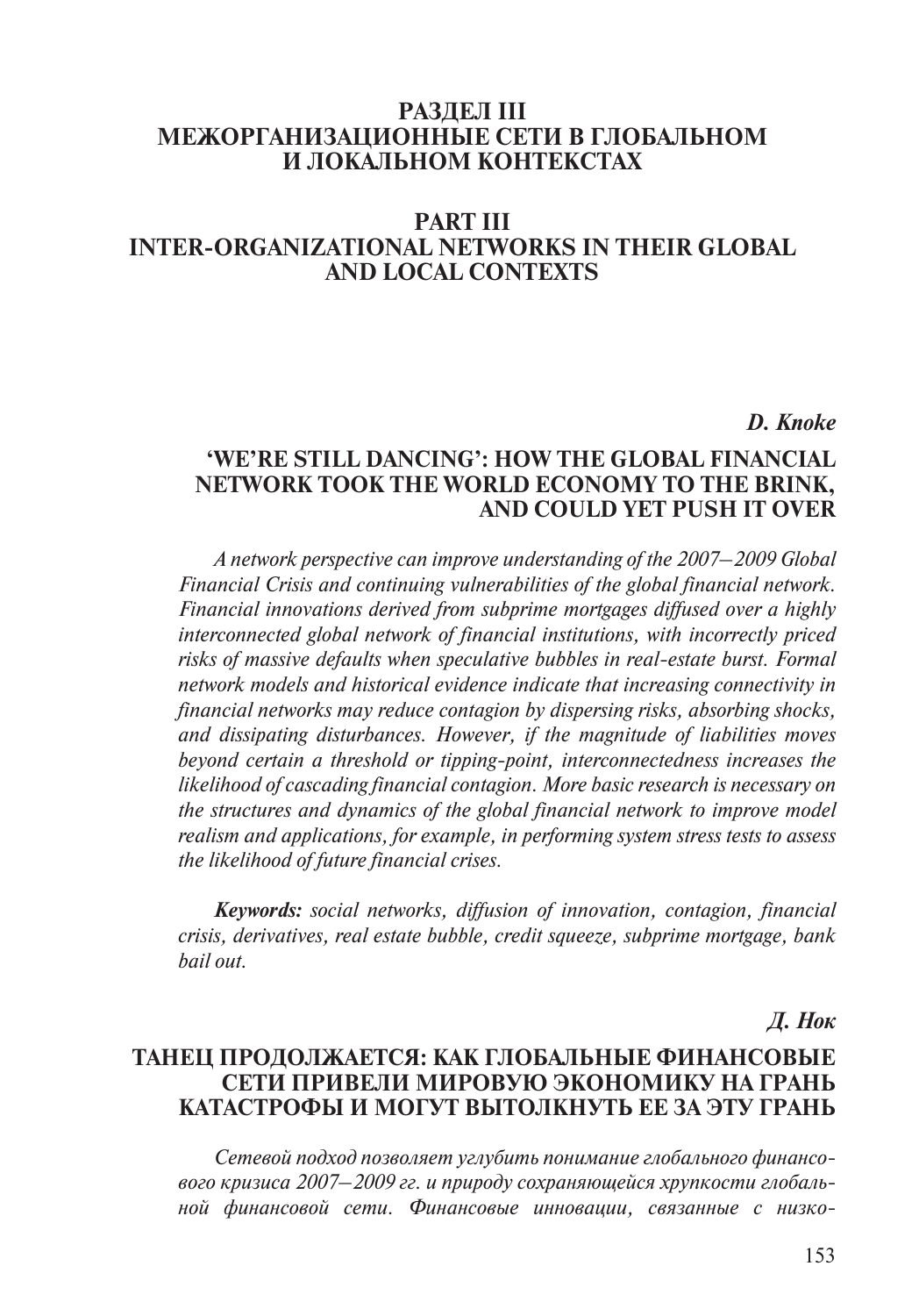*качественными ипотечными кредитами, распространились в глобальной сети финансовых институтов, обладающей высокой связанностью, и привели к неверной оценке рисков крупных дефолтов при разрыве спекуляционных пузырей в недвижимости. Формальные сетевые модели и исторический материал показывают, что увеличивающаяся связанность в финансовых сетях может снизить заражение за счет дисперсии рисков, абсорбирования шоков и диссипации негативных воздействий. Однако если удельный вес задолженностей превысит определенный порог или переломную точку, существующий уровень связанности увеличит вероятность каскадных финансовых заражений. Необходимо более глубокое исследование структур и динамики глобальной финансовой сети для повышения реалистичности модели и ее приложений, например, в проведении тестов на устойчивость системы для проверки вероятности будущих финансовых кризисов.* 

*Ключевые слова: социальные сети, диффузия инноваций, заражение, финансовый кризис, деривативы, пузырь на рынке недвижимости, кредитное сжатие, низкокачественный ипотечный кредит, критическое положение банков.* 

> "When the music stops, in terms of liquidity, things will be complicated. But as long as the music is playing, you've got to get up and dance. We're still dancing."

> > Charles Prince, CEO of Citigroup *Financial Times* (July 10, 2007)

Wall Street giant JPMorgan Chase revealed in May, 2012, that it had lost at least \$2 billion in just six weeks from trades intended to lessen its risk profile. Later reports suggested the losses might total \$9 billion. JPMorgan's investment trading group had placed bullish bets on investment-grade corporate debt trades but insufficiently hedged against losses with bearish bets on high-yield securities using credit-default swaps. In a conference call, CEO Jamie Dimon blamed the losses on "many errors, sloppiness, and bad judgment. … These were egregious mistakes, they were self-inflicted" (Childs and Harrington 2012). JPMorgan was reducing its hedge, he said, "but in hindsight, the new strategy was flawed, complex, poorly reviewed, poorly executed and poorly monitored." The fiasco evoked disturbing memories of the Global Financial Crisis, just four years earlier, in which cascading failures among large Wall Street institutions brought the U.S. and other national economies close to collapse. Although subsequent regulatory reforms sought to constrain banks from making proprietary bets with their own money, Dimon's *mea culpa* was a stark reminder that many giant financial institutions appear still too big to manage and too big to fail.

The 2007–2009 Global Financial Crisis was triggered by a complex set of events and trends — a "perfect storm" of trends converging into a massive global credit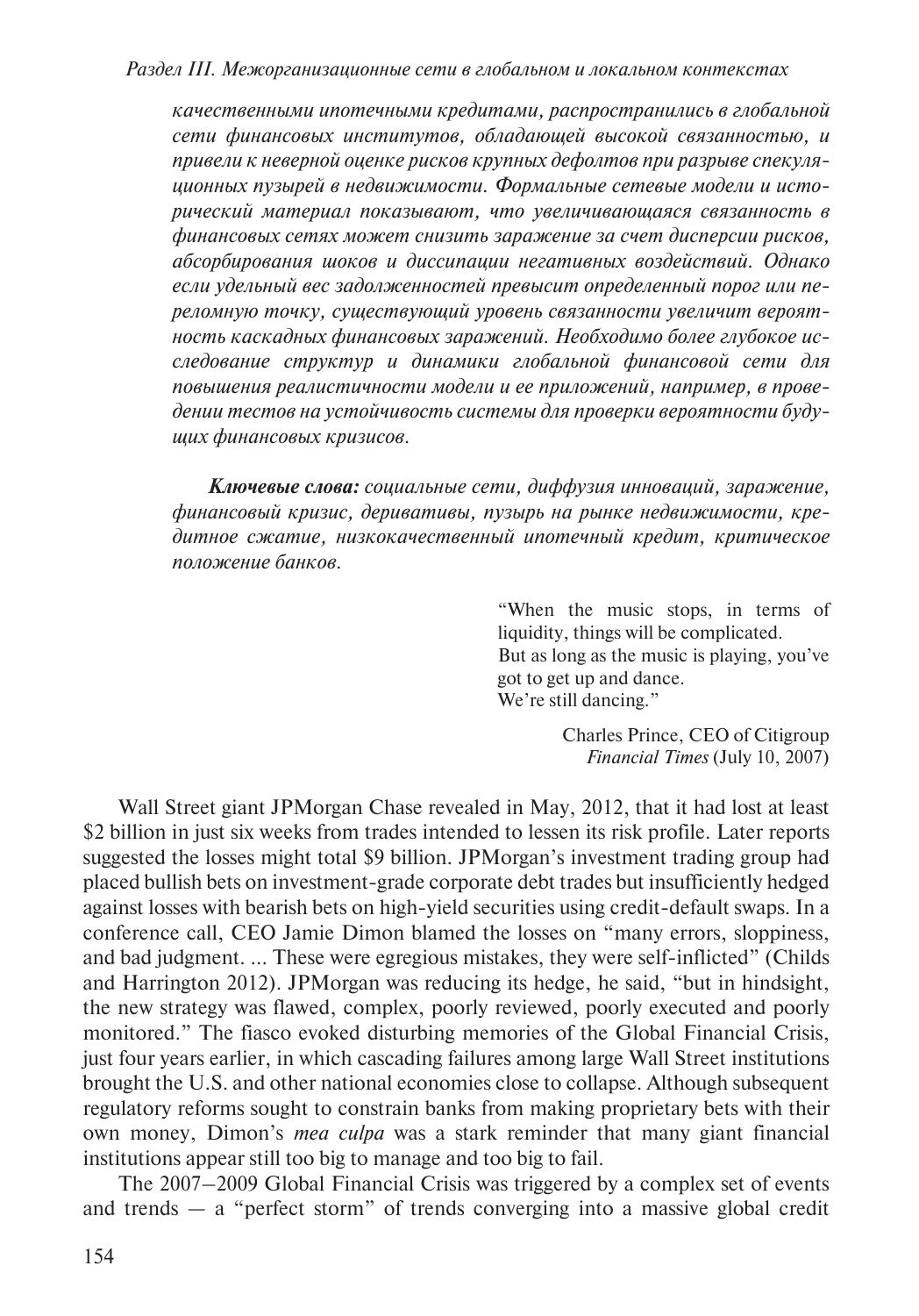squeeze that severely damaged the world economy. Journalists, government investigators, and academic analysts afterward identified several contributing factors that emerged over many years (Cohan 2009; Sorkin 2009; McLean and Nocera 2010; Financial Crisis Inquiry Commission 2011). Chief among the causes were:

- **(1) Easy credit conditions**. After the 2000 dot.com stock market bubble, the U.S. Federal Reserve tried to avoid a deflationary spiral by lowering interest rates to historically low levels. The Tax Reform Act of 1986, by retaining tax deductions for mortgage interest on homes but not on consumer debts, encouraged cash-out refinancing of home mortgages. Consumer debts rose to exorbitant levels.
- **(2) Lax regulatory mechanisms**. The Glass-Steagall Act, which separated commercial (depository) banking from investment banking, was repealed in 1999, allowing the same financial institution to both lend and invest, setting up potential conflicts of interest. The Clinton Administration pressured Fannie Mae and Freddie Mac, government-sponsored underwriters in the secondary mortgage market, to boost homeownership by low- and middle-income families. To sustain profit growth, Fannie and Freddie weakened their underwriting standards to compete with private-sector mortgage companies in lending to borrowers unqualified for conventional loans. The fees of credit-rating agencies, which assess the risks of securities, were paid by the security issuers, an inherent conflict of interest fostering inaccurate valuations.
- **(3) Real-estate bubbles**. Easy credit and steadily rising housing prices activated construction booms in Ireland, Spain, and U.K. and the U.S., leading to bubbles by the early 2000s (Figure 1). Perceptions that housing prices would increase indefinitely motivated speculators to take mortgages in expectation of subsequently selling at high profits. Predatory mortgage companies fraudulently wrote vast quantities of subprime mortgages for people unlikely to make repayments once their adjustable-rate loans reset at higher interest rates. Many colluded in "liar loans" that made no attempt to verify borrowers' incomes.
- **(4) Expanded shadow banking systems**. Nonbank lenders investment firms, hedge funds, insurers, money market funds — grew to rival conventional depository banks, but were largely unregulated and much less transparent. Most paid their senior managers huge salaries and bonuses, encouraging unwarranted risk-taking in pursuit of profits. Many firms recklessly engaged in risky but poorly understood financial innovations.
- **(5) High-risk financial innovations**. Financial institutions created complex mortgagebacked securities, described in detail in the next section. Their values were premised on steadily rising home prices and reliable mortgage repayments, but their underlying risks were difficult to price. Investor overconfidence combined with greedy dreams of extraordinary wealth to fuel a gigantic securitized bubble.

In the midst of the Great Depression of the 1930s, John Maynard Keynes cautioned against speculation becoming the dominant economic force: "When the capital development of a country becomes a by-product of the activities of a casino, the job is likely to be ill-done" (Keynes 1936). His warning seemed prophetic 70 years later when unsustainable housing bubbles began bursting. As accelerating numbers of subprime borrowers defaulted on their mortgage payments, investor losses mounted. Uncertain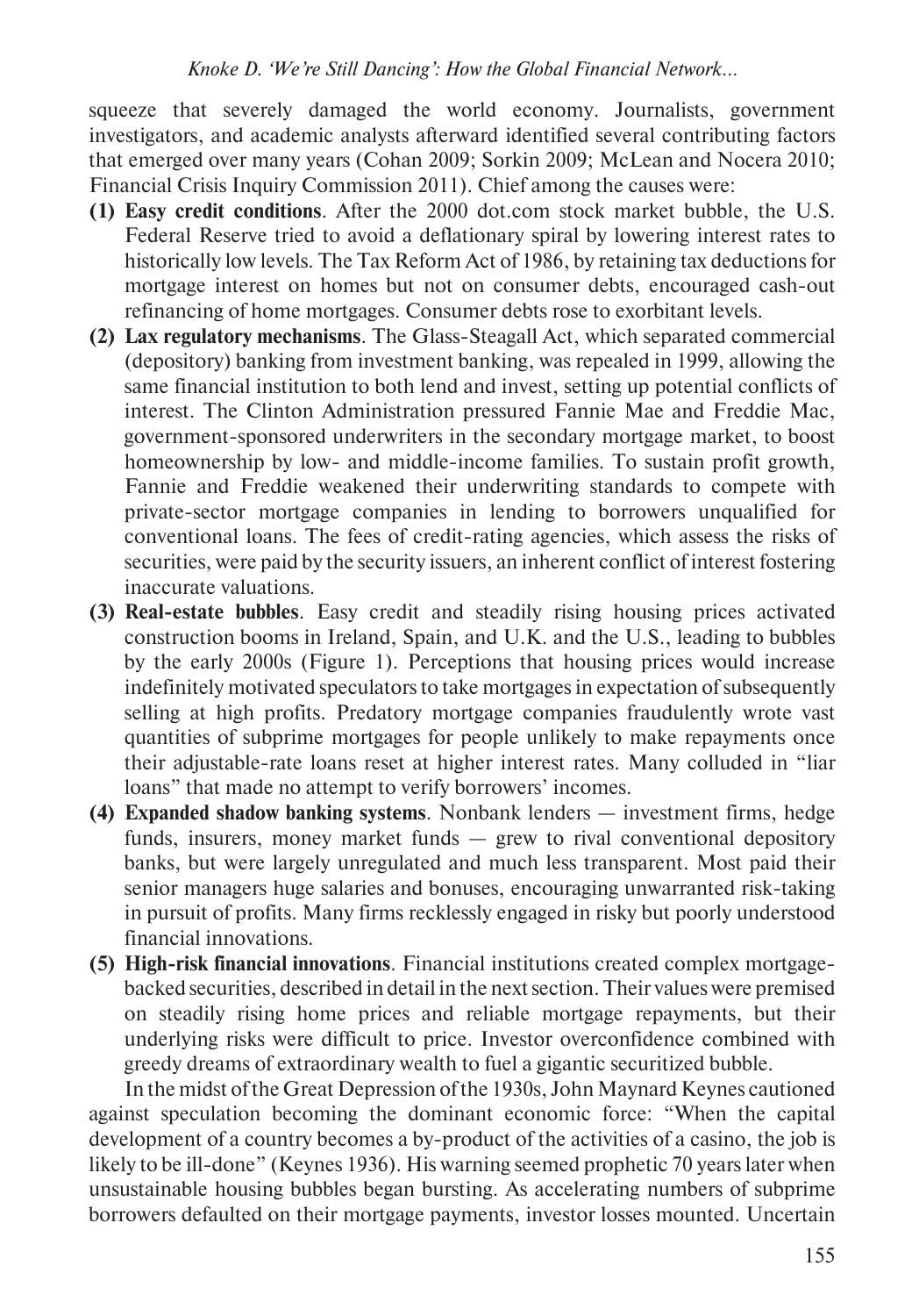about which financial institutions had sufficient assets to cover liabilities, banks stopped making short-term loans. With credit drying up, home and commercial construction ceased, consumers cut back on purchases, and the real economies of many countries fell into recession. Governments bailed out their nations' financial sectors and implemented emergency fiscal and monetary policies to prevent the ensuing Great Recession from tumbling into a second Great Depression.

A social network perspective can improve our understanding of the 2007–2009 Global Financial Crisis and continuing vulnerabilities of the global financial system. Two key dynamics were involved. First, financial innovations derived from subprime mortgages diffused over a highly interconnected network of financial institutions, with incorrectly priced risks of massive defaults when speculative bubbles in real-estate burst. Second, as toxic mortgage defaults spread, an amplifying liquidity shock swiftly cascaded through the interdependent interbank lending network, freezing credit for real economies. The following sections examine these two network dynamics in detail and the next section considers how social network analysis might help to mitigate future financial follies.

### **Diffusion of Derivatives**

A *derivative* is a financial instrument whose value is based on (is derived from) an underlying security, such as a stock or bond; a physical asset, such as an agricultural or mineral commodity; a market index; or foreign currency exchange rate. A derivative is a legal contract stating a seller's promise to convey ownership of an underlying asset to a purchaser under specified conditions. For example, an options contract gives the owner the right to buy or sell an asset at a set price on or before a future date. Other major types of derivatives are futures, forwards, and swaps (McLean and Nocera 2010: 53). Derivatives are tools for transferring risk, enabling one party to minimize risks while offering potential high returns at greater risk to a counterparty. An investor seeking protection from unpredictable market fluctuations locks in a fixed price and pays a fee to a counterparty who assumes that risk. If the price rises, the counterparty makes a profit; but, if the price falls, the counterparty loses. In turn, the counterparty often seeks to hedge (reduce) its risk with offsetting trades to additional counterparties. The resulting complex network of derivative trades creates a credit market, but the lack of transparency about connections among all the counterparties generates systemic uncertainty and potentially under-prices the true credit risks.

The emergence and rapid growth in counterparty risks of financial institutions was a key component in the Global Financial Crisis of 2007–2009 (Gregory 2010). Wall Street banks and securities firms created innovative *asset-based securities* whose values derived from underlying mortgages, that is, homeowners' debts. *Collateralized debt obligations* (CDO) consisted of multiple risk-classes (tranches) of home loans that carried diverse degrees of risk, ranging from triple-A ratings to the lowest-rated subprime mortgages (McLean and Nocera 2010: 119-122). CDOs paid investors in sequence depending on how much income accrued from loan repayments. If insufficient cash were generated, the lowest tranches would lose value first. Wall Street investment banks like Bear Stearns, Lehmann Brothers, Merrill Lynch, and Goldman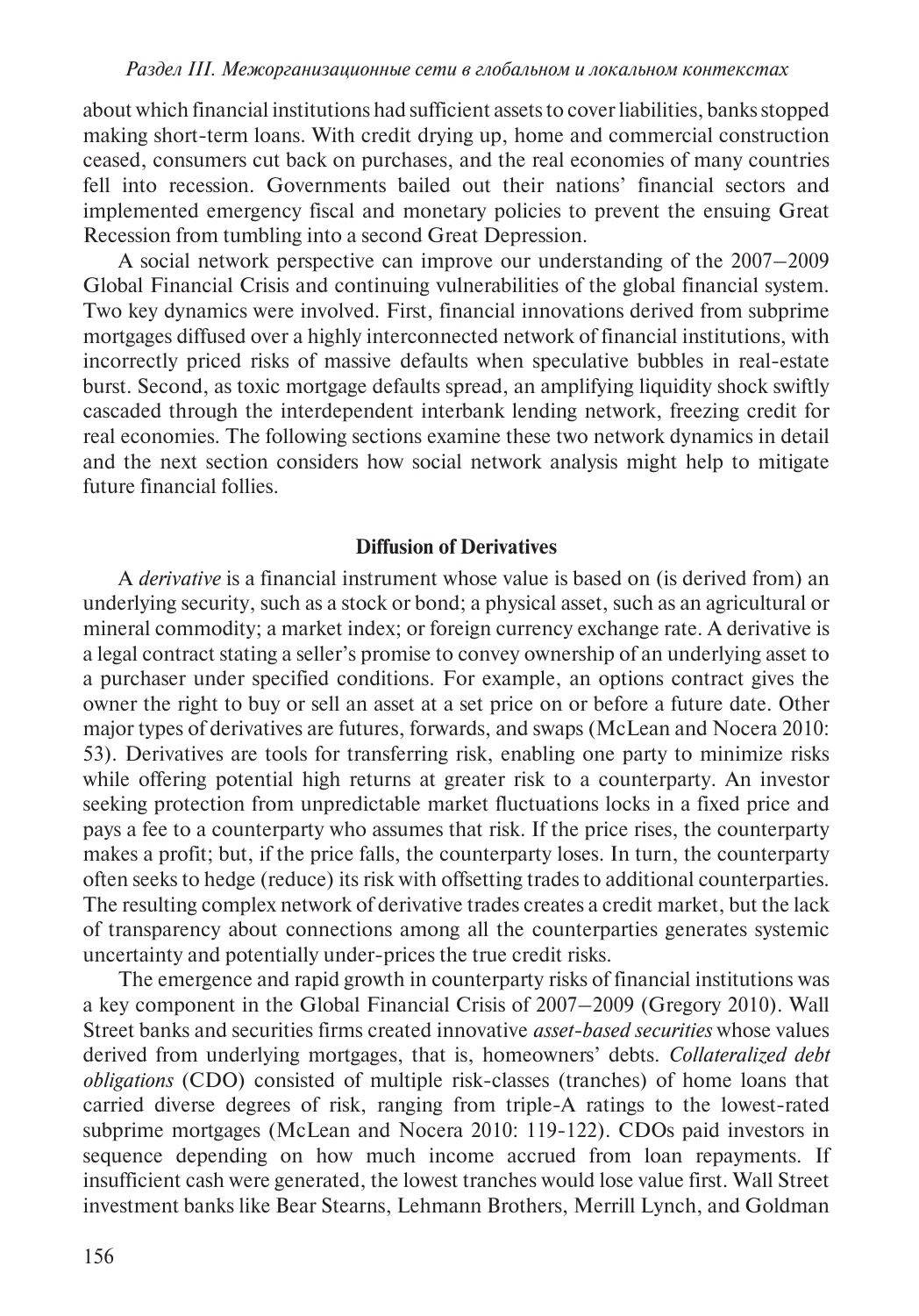Sachs bought tens of billions of dollars worth of subprime loans generated from mortgage originators like Countrywide Financial and Ameriquest. They bundled these high-risk assets into CDOs along with less-risky loans and aggressively resold them to insurers, pension funds, and other investors searching for better returns. The proliferating packages were further "sliced, diced then re-bundled for onward sale. As these marketable instruments passed between participants, the network chain lengthened" (Haldane 2009: 7). Intended as strategies for reallocating and reducing risks through diversification, these complex derivative transactions ultimately created much uncertainty about the actual locations and real values of the underlying assets.

Credit-rating agencies (Moody's, Standard & Poor's) certified CDOs with their highest ratings, but failed to take accurately into account the possibility that home prices might collapse and subprime mortgage holders would default on their loans. Another big player was American International Group (AIG), an insurance corporation that sold large volumes of *credit default swaps* (CDS) on CDOs, a form of insurance to protect the mortgage lending companies against home loan defaults. AIG received premiums from the CDS buyers, who would be paid only if the CDOs declined in value because the underlying mortgage holders had defaulted on their loan repayments. Unfortunately, AIG failed to hedge adequately against potential declines in the housing market. Meanwhile, the CDS market attracted speculators who "shorted" (bet against) firms in the CDO market, believing the bubble would burst (Lewis 2010).

Global markets for derivatives grew exponentially in the decade leading up to the Global Financial Crisis (see Figure 2). Among several factors analysts cited for this rapid expansion are abandonment of fixed exchange rates, market volatility, regulatory avoidance, computerized program trading, increasing financial sophistication, even legitimization of derivatives by finance professors (Scalcione 2011). Network diffusion models offer another explanation for the derivative adoption decisions by banks, hedge funds, investment companies, and other financial institutions. The *diffusion of innovation* is "the process by which an innovation is communicated through certain channels over time among the members of a social system" (Rogers 1983: 5). Network diffusion models assume "behavioral contagion through direct network ties" (Valente 1996: 85). Network connections promote the diffusion of innovations by three basic egocentric network mechanisms, involving an ego actor (e.g., a bank) and the set of alter actors (other financial institutions) to which ego is directly connected. (1) Direct ties: the probability of ego adopting the innovation increases as its alters' adoptions reach a threshold. (2) Indirect ties: ego's probability of adoption can be increased by weak ties that involve bridges to diverse sources of favorable information about the innovation. (3) Vicarious learning: Ego either mimics or avoids the actions taken by *structurally equivalent* others; that is, the subset of actors with identical or highly similar ties to all others in the network. In the financial sector, structurally equivalent banks are competitors; for example, Wall Street firms keep an eye on one another's activities. In observational learning theory, a sequential adoption hypothesis asserts that "following the behavior of other similarly-situated decision makers can be a very useful strategy in adoption situations in which there is a great deal of uncertainty" (Browne and Walden 2011). All three mechanisms apparently were involved in the diffusion of derivative innovations that preceded the Global Financial Crisis.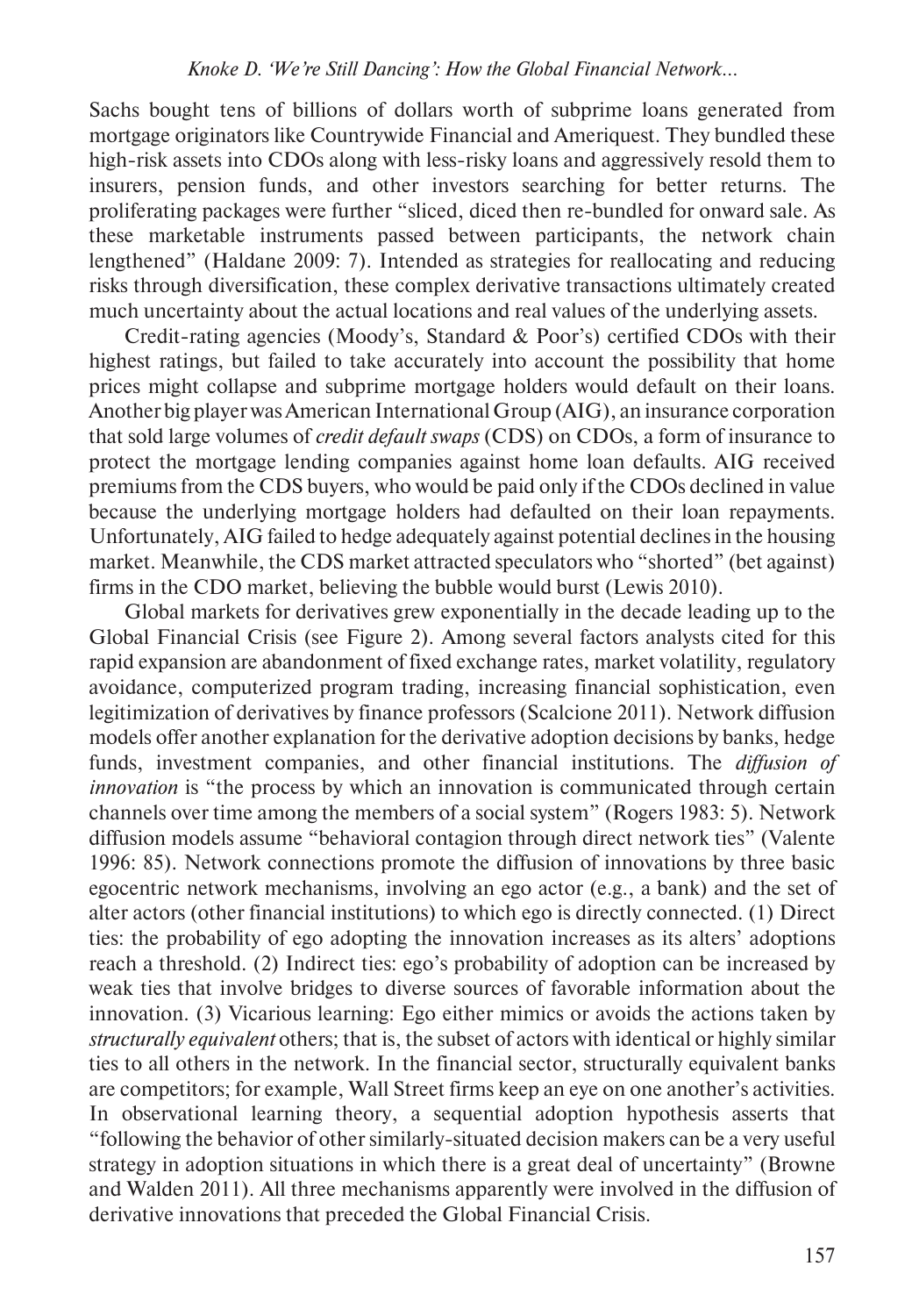#### *Раздел iii. Межорганизационные сети в глобальном и локальном контекстах*

A small, closed network disposed Wall Street bankers and firms to view CDOs and similar asset-based derivatives as legitimate and safe innovations. A neoinstitutional analysis by Pozner et al. (2010: 183) noted that "over-embeddedness of central actors within relatively closed networks and superstitious learning processes can exacerbate the biases to which decision makers are susceptible, leading to the institutionalization of a sub-optimal organizational practice." The convergence of competitive, normative, and mimetic pressures created a "dense, clique-like network of co-located institutions" whose members viewed the finance sector from a homogeneous perspective. Increased network cohesion and growing structural equivalence created an unquestioning consensus regarding the low risks of the new financial instruments. High network density induced conformity to a single mind-set, enabling the swift diffusion of highly profitable but eventually dysfunctional subprime mortgages and securitized derivatives. By imitatively adopting a uniform approach to securitization and risk management, banks increased connectivity of the global financial network, making it more dense and complex, but also making it more homogenized and fragile:

Banks' balance sheets, like Tolstoy's happy families, grew all alike. So too did their risk management strategies. Financial firms looked alike and responded alike. In short, diversification strategies by individual firms generated a lack of diversity across the system as a whole. (Haldane 2009: 8)

Bankers were collectively myopic in disregarding early warning signs of a looming catastrophe, for example, the nationwide fall in U.S. home prices starting in 2006. The Wall Street network lacked structural holes across which diverse, discordant, and challenging information could travel. As early as 2003, Warren Buffett described derivatives as "financial weapons of mass destruction carrying dangers that, while now latent, are potentially lethal" (Buffett 2003: 15). But, the Oracle of Omaha's warnings fell on deaf ears. Instead, going along with the Wall Street crowd sustained everyone's fantasies of spectacular wealth. In Chuck Prince's now-infamous metaphor, "as long as the music is playing, you've got to get up and dance."

Formal network analyses of interorganizational relations provide further evidence of structural vulnerabilities in the finance sector. The global financial network "shows high connectivity among the financial institutions that have mutual share-holdings and closed loops involving several nodes. This indicates that the financial sector is strongly interdependent, which may affect market competition and systemic risk and make the network vulnerable to instability" (Schweitzer et al. 2009: 424). Data on ownership ties among 1,318 transnational corporations (TNCs) revealed a strongly connected component; that is, every firm directly or indirectly owned shares in every other firm:

In detail, nearly 4/10 of the control over the economic value of TNCs in the world is held, via a complicated web of ownership relations, by a group of 147 TNCs in the core, which has almost full control over itself. The top holders within the core can thus be thought of as an economic 'superentity' in the global network of corporations. A relevant additional fact at this point is that 3/4 of the core are financial intermediaries. (Vitali et al. 2011: 6)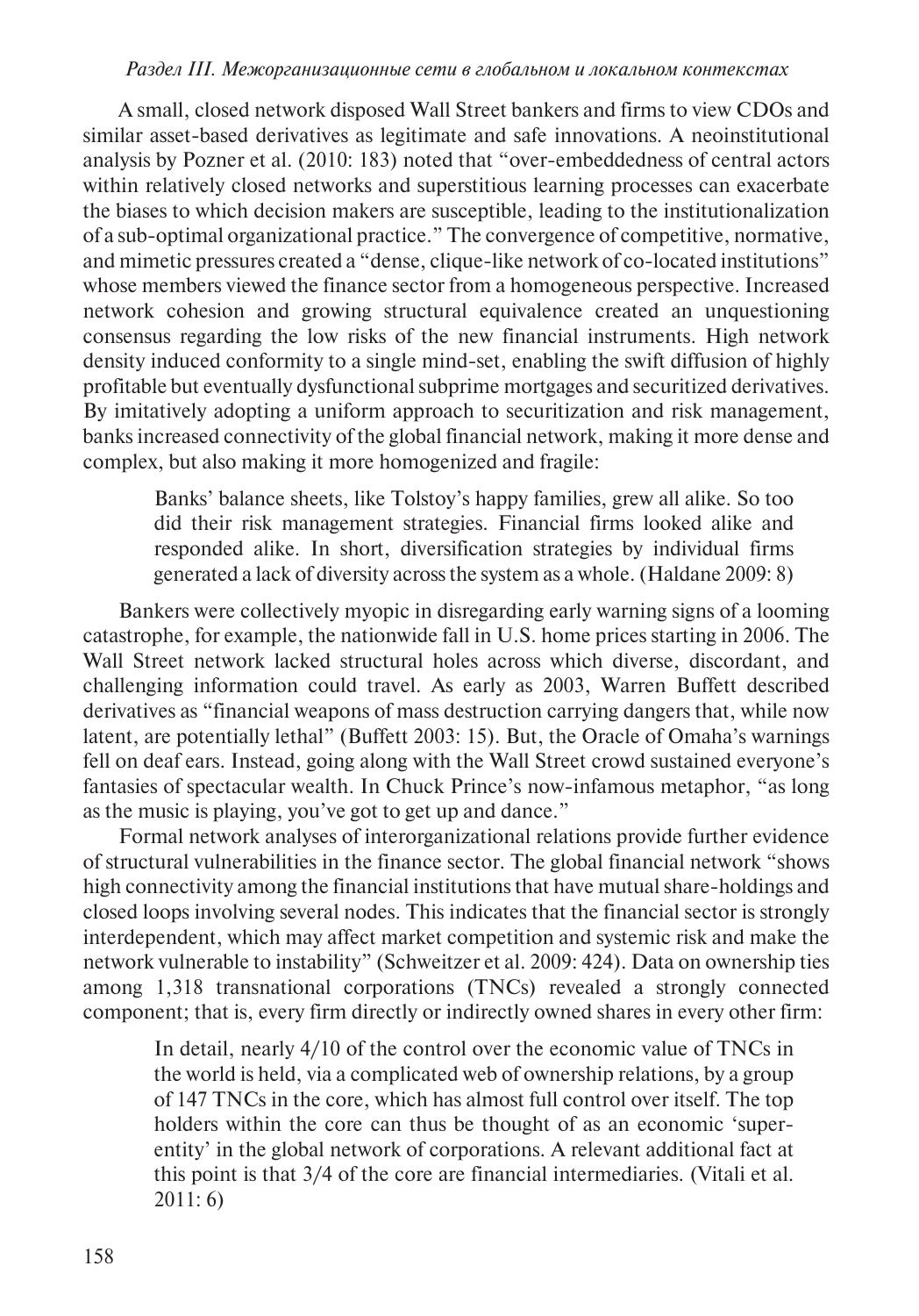These financial institutions have lending or credit derivative contracts with one another, which "allows them to diversify risk, but, at the same time, it also exposes them to contagion" (p. 7). That exposure led to the second network dynamic in the Global Financial Crisis, financial contagion.

#### **Financial Contagion**

Although financial contagion can occur through several mechanisms, network effects from defaults in the interbank lending market were strongly implicated in the Global Financial Crisis (Haldane 2009). An *interbank lending market* is the foundation of an efficiently functioning financial system. It facilitates the trading of *liquid assets* (cash, money market shares, U.S. Treasury securities), whose prices are determined openly and transparently. U.S. financial institutions — commercial and retail banks, savings and loan associations, investment banks — readily lend to one another to meet the daily legally requirements for reserves set by the Federal Reserve. Banks with insufficient liquid assets to satisfy those requirements — for example, due to large depositor withdrawals or a high volume of home loan activity — can borrow from other banks with excess liquidity, typically paying interest at low overnight rates. Interest rates are lower for banks than other customers because high trust and confidence among financial institutions permits interbank loans not secured by collateral (Cecchetti and Schoenholtz 2011). Many financial institutions also depend on shortterm borrowing to buy and hold large inventories of securities with longer maturities (stocks, bonds, asset-backed derivatives) and they rely on the interbank market when selling those instruments. Under usual circumstances, complex webs of transactions constitute the global financial network through which vast volumes of liquid funds flow unimpeded.

But, a high density of ties among participants makes that network vulnerable to stresses and disruptions. Like infectious illness epidemics starting with a "patient zero," financial contagion often arises when a "liquidity shock" at one or a few banks spreads rapidly and widely among interconnected institutions in the financial sector. An initial trigger might be a single institution's failure to meet its interbank liabilities, forcing the sale of its assets at heavily discounted (fire sale) prices to pay its creditors. A bank's inability to repay its borrowings produces losses at the creditor banks to which it is linked. "Contagious defaults occur if the losses on the exposures to the defaulting bank exceed the capital of a creditor. Since every default weakens the surviving bank, this could lead to a cascade of bank failures, resembling a chain of domino pieces" (Upper 2007: 1). Spreading failures undermine general confidence in other banks perceived as occupying structurally equivalent positions in the network. Uncertainty about bank insolvencies (negative balance between assets and liabilities) compel the remaining creditor banks to refuse to keep lending, even at much higher interest rates for shorter periods. Instead, fearful but rational bankers hoard liquid assets for their own anticipated needs, drying up available funds sought by floundering banks. A vicious circle — successive waves of reduced interbank lending, rising loan costs, plummeting confidence, and bank failures cascading across the financial sector — generates a credit squeeze that soon impacts the real economy as production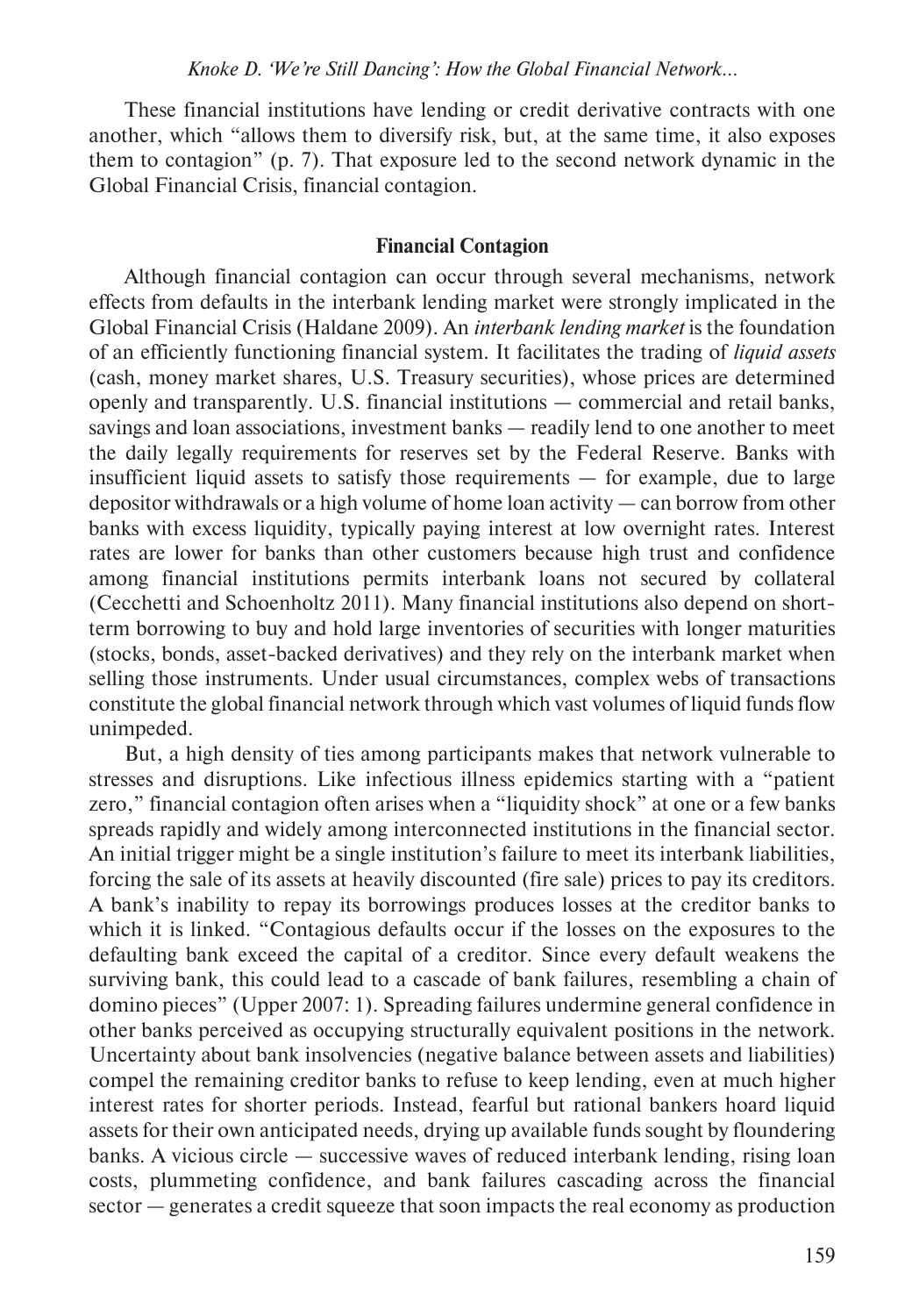and consumption collapse. Whether a financial contagion erupts into a systemic liquidity crisis, or quickly dampens out, depends greatly on the structure of the global financial network. The following two subsections review research on formal contagion models and historical evidence from empirical cases, providing some network analytic insights for the third subsection on why contagion in the Global Financial Crisis was so catastrophic.

### **Model Simulations**

During the past decade, finance economists working at central banks and universities have studied financial contagion by constructing formal network models and simulating structural effects by varying model parameters (e.g., Pericoli and Sbracia 2003; Leitner 2005; Battiston et al. 2009; Hurd and Gleeson 2011; Martinez-Jaramillo et al. 2012). The possibility of contagion depends on credit exposures in the interbank network, with some types of structures amplifying and others dampening the propagation of liquidity shocks. Allen and Gale (2000) constructed a simple fourbank model of interbank depository relations with varying interconnectedness (Figure 3). They demonstrated that a shock in some network structures results in contagion, but the same shock in other structures does not. In a completely connected network of symmetric risk exposures (3A), where the amount of interbank deposits held by each bank is evenly spread over the three others, a liquidity shock to one bank is absorbed because all banks bear a small portion of the shock. "Better-connected networks are more resilient because the proportion of losses in one bank's portfolio is transferred to more banks through interbank agreements" (Allen and Babus 2009: 370). But, risks are less dispersed in other network structures. In an incomplete network (3B), where banks are connected to fewer counterparties, an amplifying shock is more likely to spread contagiously through the system. Disconnected networks (3C) are also contagion-prone but they prevent a shock from spreading to all banks in the system.

Nier et al. (2007) used random graph theory to examine the role of direct interbank connections as sources of systemic risk and the potential for "knock-on defaults" created by interbank exposures to risk. In their model, four key parameters affected system resilience to contagious defaults: the number of banks (10 to 25), net worth as percentage of total assets, percentage of interbank assets in total assets, and the probability of any two banks being connected (varying from 0 to 1.00). In experimental simulations that varied one parameter at a time, they found that contagion was a nonmonotonic function of the number of interbank connections: "When the level of connectivity is low, an increase in the number of links increases the chance of contagious defaults. However, when connectivity is already high, a further increase in the number of links increases the capacity of the system to withstand shocks" (p. 2054). And more concentrated banking systems are more prone to systemic breakdowns – "as the number of banks decreases, each bank becomes big enough to make a significant impact on the rest of the system" (p. 2046). Gai and Kapadia (2010) applied their model to a simulated network with 1,000 banks in which default contagion spread through two channels: direct contagion via the interbank lending network and indirect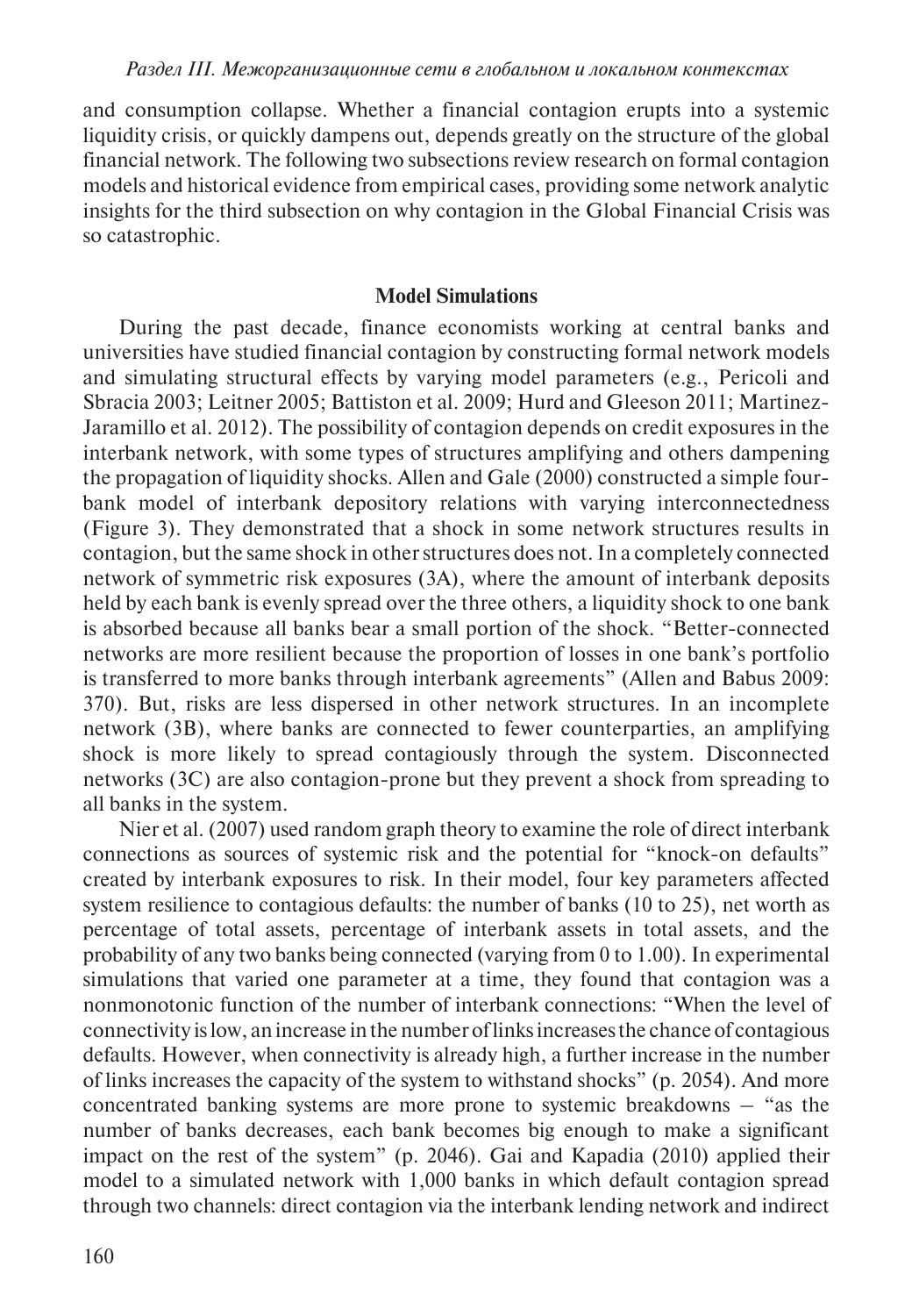contagion in which "distress at some financial institutions on asset prices can force other financial entities to write down the value of their assets" (p. 2401). Their simulations revealed that financial systems have a "a *robust-yet-fragile* tendency: while the probability of contagion may be low, the effects can be extremely widespread when problems occur" (p. 2403). In a highly connected network, losses of a defaulting bank are more widely dispersed and absorbed by others, but high connectivity increases the probability that any banks surviving an initial round of defaults will be exposed to more than one defaulting counterparty at subsequent rounds.

Haldane and May (2011) discussed a stylized "toy model" in which a bank fails if liquidity shock wipes out external assets exceeding its capital reserves  $(y)$ . If the failed bank's z creditors losses exceed  $\gamma$ , these banks in turn fail, propagating a third shock phase, and so on. But, a failing bank's losses are divided among its z creditors, which attenuates each loan-driven shock wave by a factor of z. Haldane and May (p. 353) identified three processes that may amplify or dampen the propagation of a liquidity shock through the system:

- (1) If initial shock is to external assets, the system's fragility is maximized by having net worth values intermediate between 0 and 1, which "in some ways very roughly corresponds to banks substantially engaged in both retail and investment (highstreet and casino) activity. … an increase in the system's connectivity, z, causes the region of instability to shrink; high connectivity distributes, and thereby attenuates risk."
- (2) Shock propagation arises from losses in external asset values, "caused by a generalized fall in market prices, a rise in expected defaults, or a failing bank's 'fire sale' actions. … In all cases and in sharp contrast to the attenuation in interbank loan shocks, liquidity shocks amplify as more banks fail." Relatively small initial shocks potentially create strong systemic risk.
- (3) Diminished availability of interbank loans, often by liquidity hoarding in interbank funding markets, cascades through a banking network as one bank calls in loans or shortens the terms, and affected banks in turn do likewise. "The result is a liquidityhoarding shock that is not subject to the attenuation characteristic of interbank default shocks."

Finally, summarizing 15 studies simulating contagion in the interbank market, Upper (2011: 111) concluded that "contagious defaults are unlikely but cannot be fully ruled out, at least in some countries. If contagion does take place, then it could lead to the breakdown of a substantial fraction of the banking system, thus imposing high costs to society."

Formal models generally indicate that increasing connectivity in financial networks may reduce contagion by dispersing risks, absorbing shocks, and dissipating disturbances. However, if the magnitude of liabilities moves beyond a certain threshold or tipping-point, interconnectedness increases the likelihood of cascading financial contagion. "The system acts not as a mutual insurance device but as a mutual incendiary device" (Haldane 2009: 9). This robust-yet-fragile quality of a financial network may explain why, after prolonged swelling of real estate bubbles in which subprime mortgage risks had supposedly been dispersed and diminished, their sudden bursting produced such devastating consequences for the global financial network.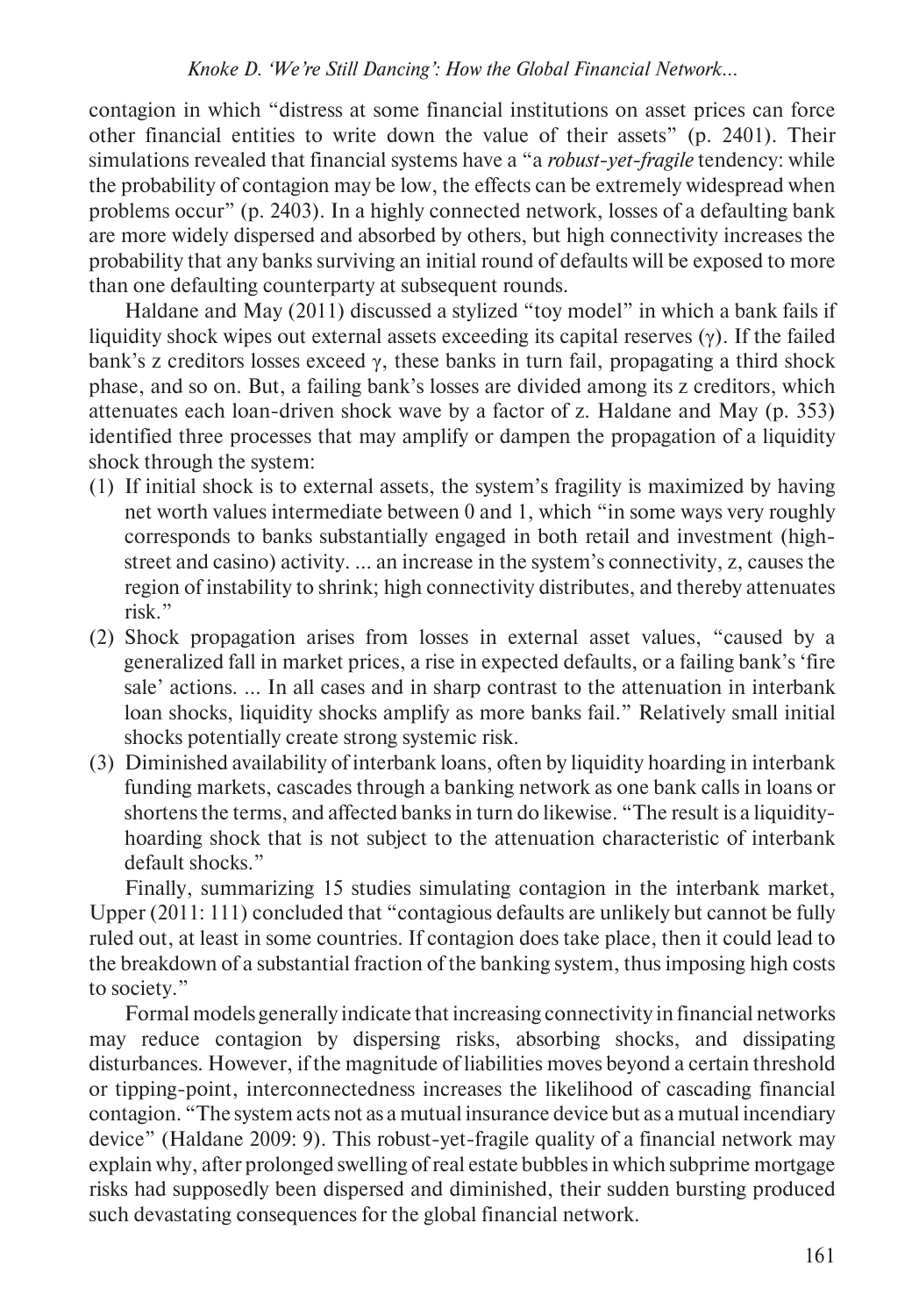## **Empirical Investigations**

Some researchers applied social network methods in empirical investigations of financial systems. Three analyses identified increasing interconnectedness in the global financial network as a key factor in financial contagion. One study examined bilateral cross-border bank lending among 184 countries from 1978 to 2009 (Minoiu and Reyes 2011). The network was "relatively unstable", having "structural breaks in network connectivity and centrality, and documented volatile interconnectedness rankings for countries, especially borrowers" (p. 18). Density rose and fell following cycles of capital flows, while connectivity diminished during and after crises. The Global Financial Crisis of 2008-09 stood out as "an unusually large perturbation to the cross-border banking network" (p. 3). A partition analysis of banking groups in 21 nations, which measured the ease of transmitting stress among banks in clusters, found structural changes in the network from 1985 to 2009 (Garratt et al. 2011). Increased interconnectedness of banks' claims on one another raised the potential for global financial contagion, in which liquidity shocks hitting one part of the system could be transmitted to the rest. The researchers combined cluster analysis of relational data to identify modules (clusters) of nations and measures of the probability of contagion, to assess how financial stress might amplify or dampen:

In the late 1980s four important financial centres formed one large supercluster that was highly contagious in terms of transmission of stress within its ranks, but less contagious on a global scale. Since then the most influential modules have become significantly smaller and more broadly contagious. The analysis contributes to our understanding as to why defaults in US sub-prime mortgages had such large global implications. (Garratt et al. 2011: 2).

Galina Hale (2011) analyzed the global network of syndicated loans among 7,938 bank and nonbank institutions in 141 nations from 1980 to 2009 and the effects of recessions and crises on financial ties. The network grew more dense, more clustered, and less symmetrical, "all of which is likely to have increased its fragility and potential for contagion" (p. 33). Network structure changed with business cycles and "during recessions in the United States, clusters tend to become less common in the network, while the span of the network tends to shrink" (p. 5). The global financial network appeared more sensitive to banking crises than to mundane recessions, while "during country-specific recessions or banking crises past relationships become more important as few new relationships are formed" (p. 7). Banking relations were vulnerable and responsive to economic and financial shocks. A vicious structural dynamic transpired, with banking crises spreading faster in concentrated networks and crises accelerating network concentration. Increasing connectivity starting in the late 1990s suggested "a possibility that this increased density, if indeed associated with higher fragility and greater liquidity needs, could be partly responsible for the dramatic propagation of the global financial crisis" of 2007-09 (p. 5). Although recessions seemed to encourage new loans, particularly from central to peripheral nations, banks grew very cautious about lending during that crisis, making almost no new network connections in 2009.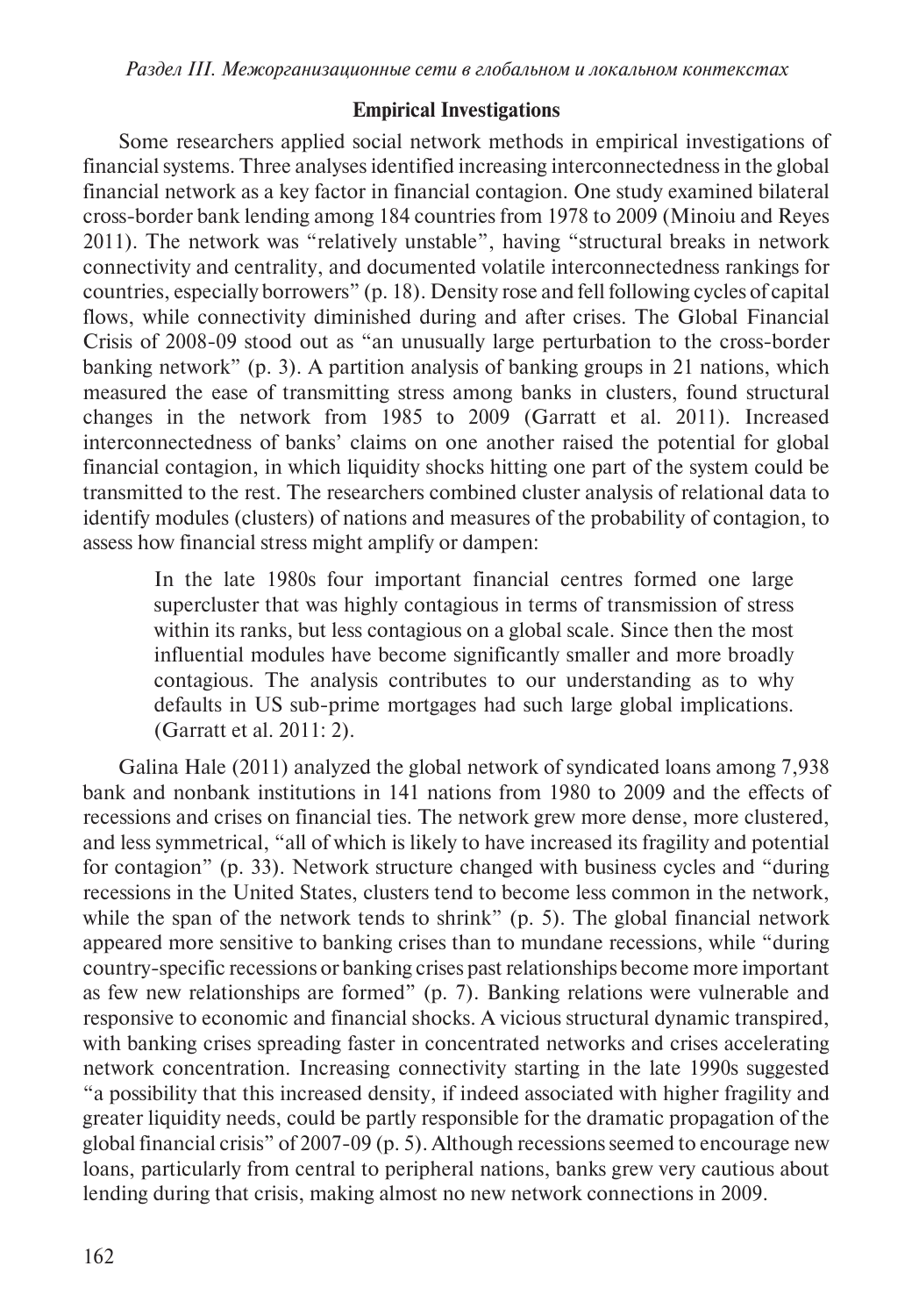*Knoke D. 'We're Still Dancing': How the Global Financial Network…*

#### **Contagion in the 2007–2009 Crisis**

Analyses of more than 300 historical crises spanning 800 years in 66 countries encompassing banking, external debt, and domestic debt crises — found several common conditions preceded these crises, including: massive current-account and trade deficits; asset price inflation, particularly real-estate bubbles; mounting household leverage and falling output; and financial liberalization and innovation (Reinhart and Rogoff 2009). The United States and several other countries exhibited most these conditions prior to the Global Financial Crisis of 2007–2009. Moreover, cross-border contagion apparently spread via network connections:

Without doubt, the U.S. financial crisis of 2007 spilled over into markets through direct linkages. For example, German and Japanese financial institutions (and others ranging as far as Kazakhstan) sought more attractive returns in the U.S. subprime market … Indeed, after the fact, it became evident that many financial institutions outside the United States had nontrivial exposure to the U.S. subprime market. This is a classic channel of transmission of contagion, through which a crisis in one country spreads across international borders. (Reinhart and Rogoff 2009: 242)

The trigger for contagion in the Global Financial Crisis of 2007–2009 was the bursting of the U.S. housing bubble. Home prices peaked nationally in mid-2006 and declines accelerated in 2007. As subprime mortgage holders begin defaulting in early 2007, walking away when their home loan payments ballooned, 50 loan originators, including New Century Financial and American Home Mortgage, declared bankruptcy. The infection spread rapidly to other financial institutions. In July 2007, Bear Stearns announced the bankruptcy of two hedge funds heavily invested in mortgage-backed securities. A month later, France's BNP Paribus closed two hedge funds exposed to the sub-prime mess. Central banks of the U.S., Canada, European Union, Japan, and Australia started to inject money to keep their credit markets afloat. In September 2007, Northern Rock suffered the UK's first depositor run in 150 years and was subsequently taken over by the national government. In March 2008, hedge funds skeptical of Bear Stearns' liquidity pulled out their money; after the Federal Reserve granted an emergency loan, JPMorgan Chase agreed to buy Bear for \$2 a share. Major commercial bank IndyMac collapsed — to be followed shortly by Washington Mutual and Wachovia — and the U.S. government seized control of federal mortgage insurers Fannie Mae and Freddie Mac. On September 15, 2008, investment bank Lehmann Brothers filed for the largest bankruptcy in American history when the U.S. Treasury refused to bail it out. The next day, after credit-rating agencies downgraded giant insurer AIG, the Federal Reserve gave it an \$85 billion loan, motivated by fear that its "failure under the conditions prevailing would have posed unacceptable risks for the global financial system and for our economy" (Bernanke 2009). Congress and President Bush enacted a \$700 billion Troubled Assets Relief Program (TARP) to stabilize financial markets by recapitalizing large financial institutions, while the Federal Reserve provided another \$900 billion in short-term lending. But, by that time, lasting severe damage had already been done to many real-world economies.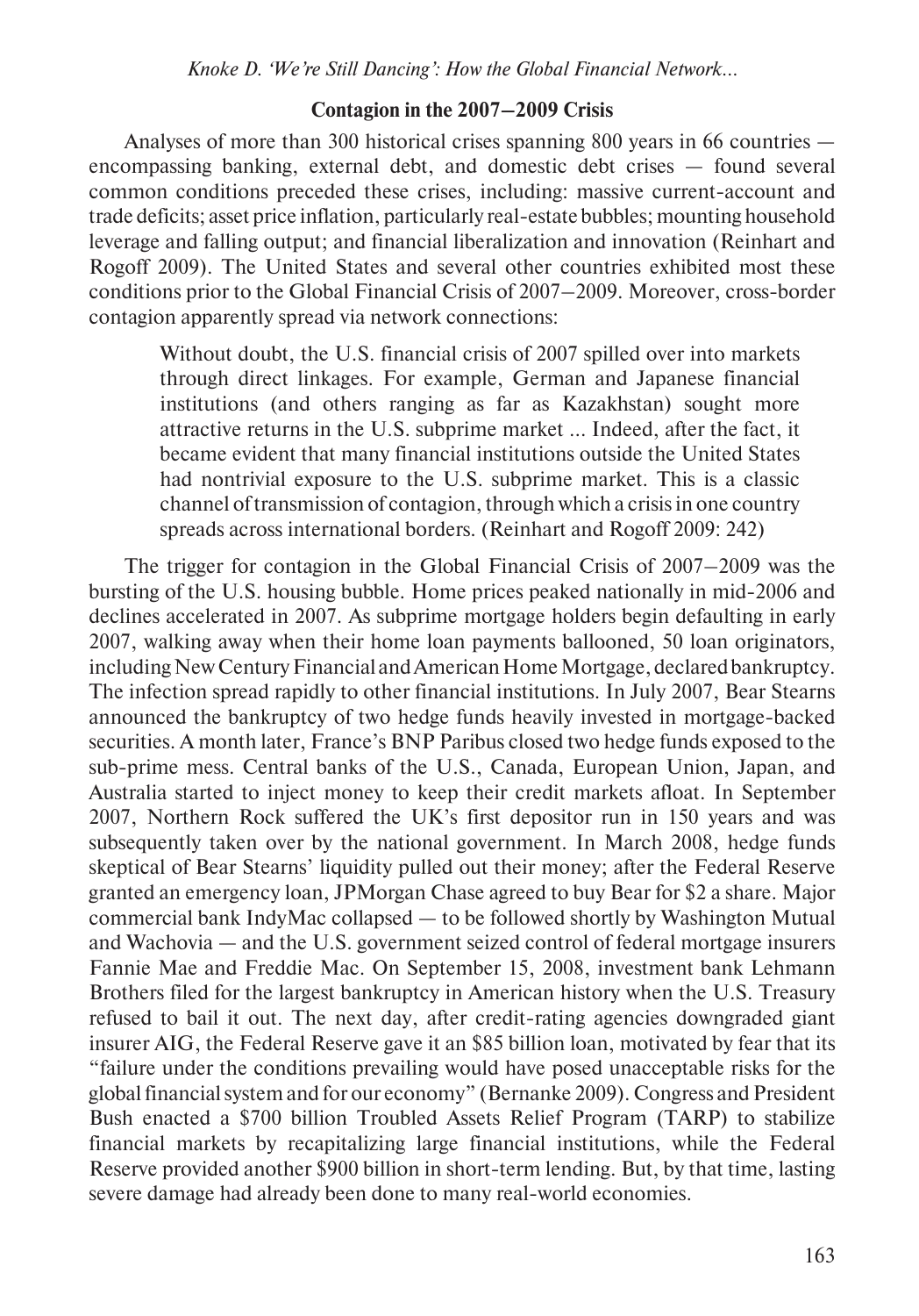## **Foiling Future Follies**

The global financial network was too interconnected to avert the catastrophic crisis of 2007–2009 as real-estate bubbles burst around the world. Contagious defaults rippled through the interbank lending market, taking down overextended institutions and forcing governments to implement drastic actions to prevent a Second Great Depression. In hindsight, knowledge of both formal network models and historical precedents might have sensitized regulators and policymakers to the looming disaster. An important, but still unlearned, lesson from the Global Financial Crisis is the need for better network data collection, analysis, and interpretation. Social network analytic methods could assist in assessing risks and suggesting structural changes that might reduce the magnitude of future calamitous contagions. More basic research is necessary on the structures and dynamics of the global financial network to improve model realism and precision. For example, earlier assumptions that banks lend directly to one another are supplanted by two-tier or center-periphery models in which money center banks act as intermediaries in the interbank lending network (Freixas et al. 2000; Craig and von Peter 2010; van Lelyveld and in 't Veld 2012). These analyses could help to pinpoint which banks are most crucial to system stability.

Social network analysis could make an important contribution to the conducting of financial system stress tests. During the bank bailouts following the Global Financial Crisis, the Federal Reserve and other industry regulators required the 19 largest remaining U.S. bank holding companies to undergo stress tests to determine how much capital resources they would need to survive in a deep recession and global economic slowdown. (Similar stress tests were conducted by the European Banking Authority and the Committee of European Banking Supervisors.) Each institution estimated its potential losses, in loan and securities portfolios and other liabilities, under a baseline and a more adverse economic scenario. In May 2009, the stress test results showed that 10 of the 19 banks would need to raise almost \$75 billion in capital to absorb additional losses if the Great Recession worsened (Ellis 2009). However, the stress tests applied only to each U.S. institution's conditions, not to the entire global financial network (for a description of the methodology, see Federal Reserve 2012). "Stress-testing to date has focused on institutional, idiosyncratic risk. It needs instead to focus on system-wide, systemic risk" (Haldane 2009: 23). Ultimately, stress test methods could be expanded to collect data and construct models incorporating network-level processes, using measures such as bank degree distributions and path distances as diagnostic tools for evaluating systemic robustness and fragility. Running stress simulations with contemporaneous data would assess whether the global financial network had grown more or less susceptible to contagious defaults. Results might help to identify structural positions whose breakdown could pose dangers to the world and national economies. Test results could enable regulators and policymakers to decide whether and where to intervene to head off a crisis, or at least reduce the severity of its impacts. Central bank actions targeting specific institutions revealed as potential sources of liquidity shocks might prove more effective in dampening contagion than widely injecting rescue funds after a crisis is well underway. However, as Christian Upper (2011: 111) cautioned, contagion models are still too simplistic to be used for stress testing, cost benefit analysis, or crisis management "primarily due to their lack of behavioral foundations." Whether such foundations will ever be laid can only be resolved through further research and development.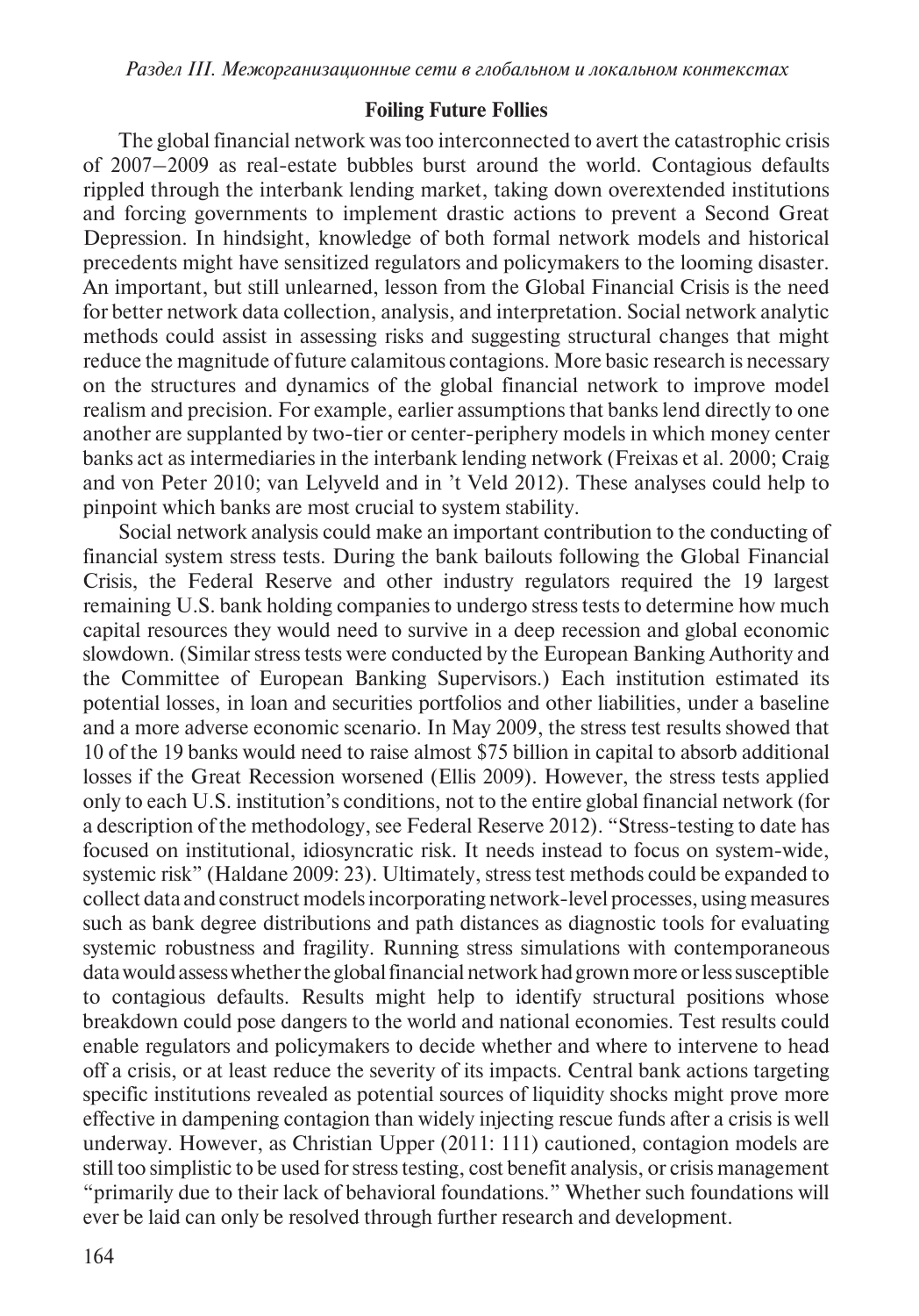### **References**

*Allen F., Babus A*. Networks in finance // The Network Challenge: Strategy, Profit, and Risk in an Interlinked World / Kleindorfer P.R., Wind Y., Gunther R.E. Upper Saddle River, NJ: Prentice Hall, 2009. Pp. 367–382.

*Allen F., Gale D*. Financial contagion // Journal of Political Economy. 2000. Vol. 108. Pp. 1–33.

*Battiston S., Delli Gatti D., Gallegati M., Greenwald B.C., Stiglitz J.* Liaisons dangereuses: increasing connectivity, risk sharing, and systemic risk // NBER. 2009.Working Paper No. 15611.

*Bernanke B.S*. Testimony: American International Group before the committee on financial services // 2009. March 24. Washington, DC: U.S. House of Representatives.

*Browne G., Walden E*. Sequential adoption theory: a theory for understanding herding behavior in early adoption of novel technologies // Journal of the Association for Information Systems. 2009. Vol. 10. Pp. 31–62.

*Buffett W.* 2002 Annual report. Omaha, NE: Berkshire Hathaway. 2003. [http://www. berkshirehathaway.com/2002ar/2002ar.pdf]. Date of check: July 4 2012.

*Cecchetti S.G., Schoenholtz K.L*. Money, Banking, and Financial Markets. 3rd Ed. New York: McGraw Hill, 2011.

*Childs M., Harrington S.D*. 2012. JPMorgan losses spark frenzy in swaps indexes: credit markets // Bloomberg. May 14, 2012. [www.bloomberg.com/news/2012-05-14/jpmorganlosses-spark-frenzy-in-swaps-indexes-credit-markets.html]. Date of check: June 28 2012.

*Cohan W.D*. House of Cards: A Tale of Hubris and Wretched Excess on Wall Street. New York: Doubleday, 2009.

*Craig B.R., von Peter G*. Interbank tiering and money center banks // FRB of Cleveland. 2010. Working Paper No. 10–14. [http://ssrn.com/abstract=1687281]. Date of check: July 2 2012.

*Ellis D*. Stress tests: banks need \$75 billion // CNNMoney, 2009. [http://money.cnn. com/2009/05/07/news/companies/stress\_test\_announcement/index.htm]. Date of check: July 8 2012.

*Federal* Reserve. Comprehensive capital analysis and review 2012: methodology and results for stress scenario projections. Washington: Federal Reserve, 2012. [http://www. federalreserve.gov/newsevents/press/bcreg/bcreg20120313a1.pdf]. Date of check: July 9 2012.

*Financial* Crisis Inquiry Commission. The Financial Crisis Inquiry Report: Final Report of the National Commission on the Causes of the Financial and Economic Crisis in the United States. Washington: Government Printing Office, 2011.

*Freixas X., Parigi B.M., Rochet J.C*. Systemic risk, interbank relations, and liquidity provision by the central bank" // Journal of Money, Credit and Banking. 2000. Vol. 32. Pp. 611–638.

*Gai P., Kapadia S*. Contagion in financial networks // Proceedings of the Royal Society. 2010. Vol. 466. Pp. 2401–2423.

*Garratt R.J., Mahadeva L., Svirydzenka K*. Mapping systemic risk in the international banking network // Working Paper No. 413. London: Bank of England, 2011.

*Gregory J*. Counterparty Credit Risk: The New Challenge for Global Financial Markets. New York: Wiley, 2010.

*Haldane A.G*. Rethinking the financial network // London: Bank of England, 2009. [http://www.bankofengland.co.uk/publications/Documents/speeches/2009/speech386. pdf]. Date of check: July 4 2012.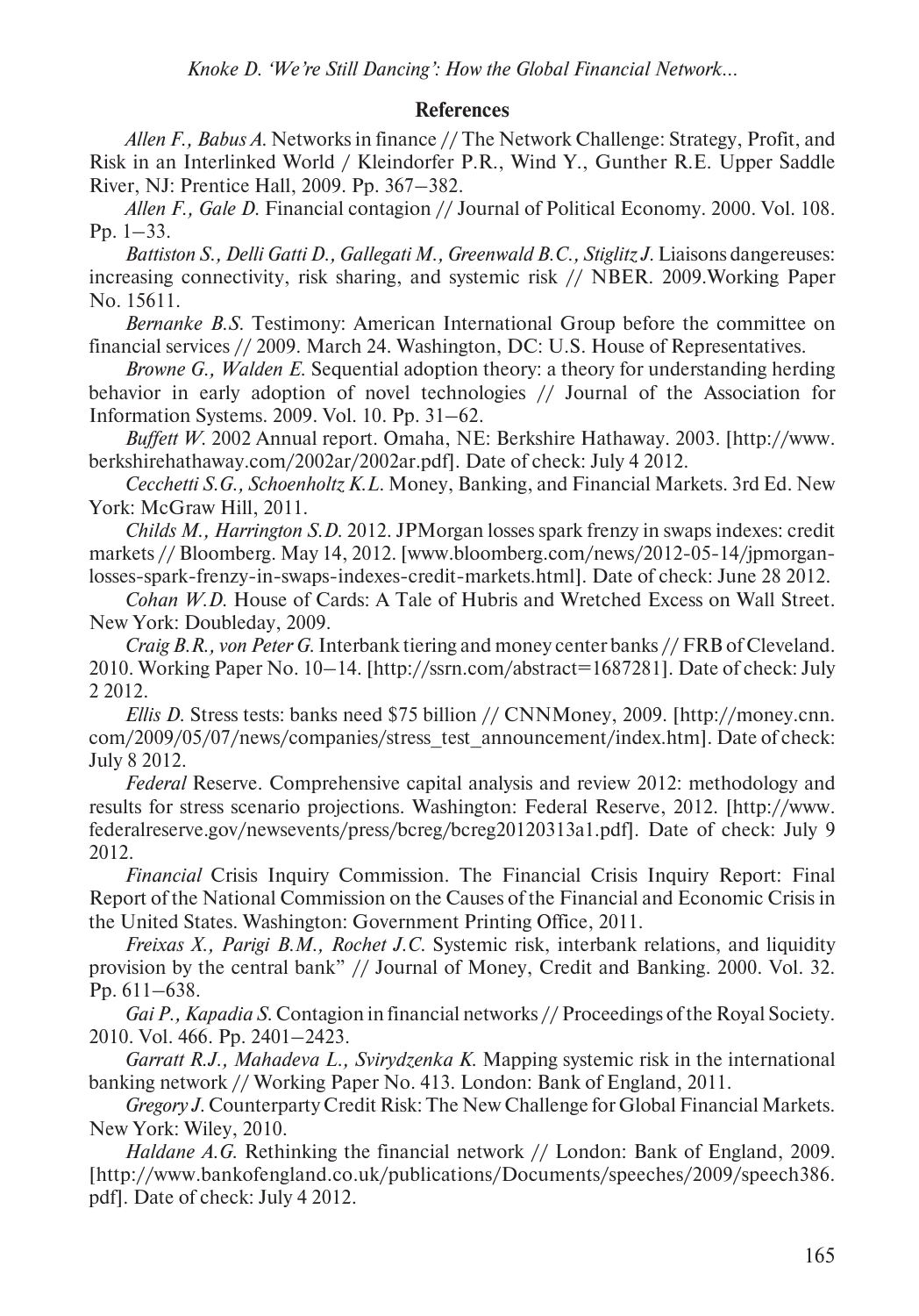*Haldane A.G., May R.M*. Systemic risk in banking ecosystems. // Nature. 2011. Vol. 469. Pp. 351–355.

*Hale G*. Bank relationships, business cycles, and financial crisis // Working Paper 2011-14. San Francisco: Federal Reserve Bank of San Francisco, 2011. [www.frbsf.org/ publications/economics/papers/2011/wp11-14bk.pdf]. Date of check: June 22 2011.

*Hurd T.R., Gleeson J.P.* A framework for analyzing contagion in banking networks // Working Paper. Hamilton, Ontario: McMaster University, 2011. [http://www.math. mcmaster.ca/tom/HurdGleesonContagion.pdf]. Date of check: May 18 2012.

*Keynes J.M*. The General Theory of Employment, Interest and Money. London: Macmillan, 1936.

*Leitner Y*. Financial networks: contagion, commitment, and private sector bailouts // Journal of Finance. 2005. Vol. 60. Pp. 2925–2953.

*Lewis M*. The Big Short: Inside the Doomsday Machine. New York: Norton, 2010.

*Neir E., Yang J., Yorulmazer T., Alentorn A*. Network models and financial stability // Journal of Economic Dynamics and Control. 2007. Vol. 31. Pp. 2033–2060.

*Martinez-Jaramillo S., Pérez P., Embriz F.A., Gallo Dey F.L*. Systemic risk, financial contagion and financial fragility // Journal of Economic Dynamics & Control. 2010. Vol. 34. Pp. 2358–2374.

*McLean B., Nocera J*. All the Devils Are Here: The Hidden History of the Financial Crisis. New York: Portfolio Hardcover, 2010.

*Minoiu C., Reyes J.A*. A network analysis of global banking: 1978–2009 // Washington: International Monetary Fund Working Paper No. WP/11/74, 2010. [http://www.imf.org/ external/pubs/ft/wp/2011/wp1174.pdf]. Date of check: May 18 2012.

*Pericoli M., Sbracia M*. A primer on financial contagion // Journal of Economic Surveys. 2003. Vol. 17. Pp. 571–608.

*Pozner J, Stimmler M.K., Hirsch P.M*. Terminal isomorphism and the self-destructive potential of success: lessons from subprime mortgage origination and securitization //

Research in the Sociology of Organizations. 2010. Vol. 30. Pp. 183–216. *Reinhart C.M., Rogoff K.S*. This Time is Different: Eight Centuries of Financial Follies.

Princeton, NJ: Princeton University Press, 2009.

*Rogers E.M*. Diffusion of Innovations. 3rd Ed. New York: Free Press, 1983.

*Scalcione R*. The Derivatives Revolution: A Trapped Innovation and a Blueprint for Regulatory Reform. Frederick, MD: Kluwer Law International, 2011.

*Schweitzer F., Fagiolo G., Sornette D., Vega-Redondo F., Vespignani A., White D.R*. Economic networks: the new challenges // Science. 2009. Vol. 325. Pp. 422–425.

*Sorkin A.R*. Too Big to Fail: The Inside Story of How Wall Street and Washington Fought to Save the Financial System — and Themselves. New York: Viking, 2009.

*Upper C*. Using counterfactual simulations to assess the danger of contagion in interbank markets // BIS Working Papers No 234, 2007. [http://www.bis.org/publ/work234.pdf]. Date of check: July 2 2012.

*Upper C*. Simulation methods to assess the danger of contagion in interbank markets // Journal of Financial Stability. 2011. Vol. 7. No 3 P. 111–125.

*Valente T.W.* Social network thresholds in the diffusion of innovations // Social Networks. 1996. Vol. 18. Pp. 69–89.

*van Lelyveld I., in't Veld D*. Finding the core: network structure in interbank markets // Presented to the Networks in the Global World Conference, St. Petersburg, Russia, June 22-24, 2012. [http://www.feem-web.it/ctn/papers/12\_t%27Veld.pdf]. Date of check: July 9 2002.

*Vitali S., Glattfelder J.B., Battiston S*. The network of global corporate control // PLoS ONE. 2011. Vol. 6. No 10. Pp. e25995.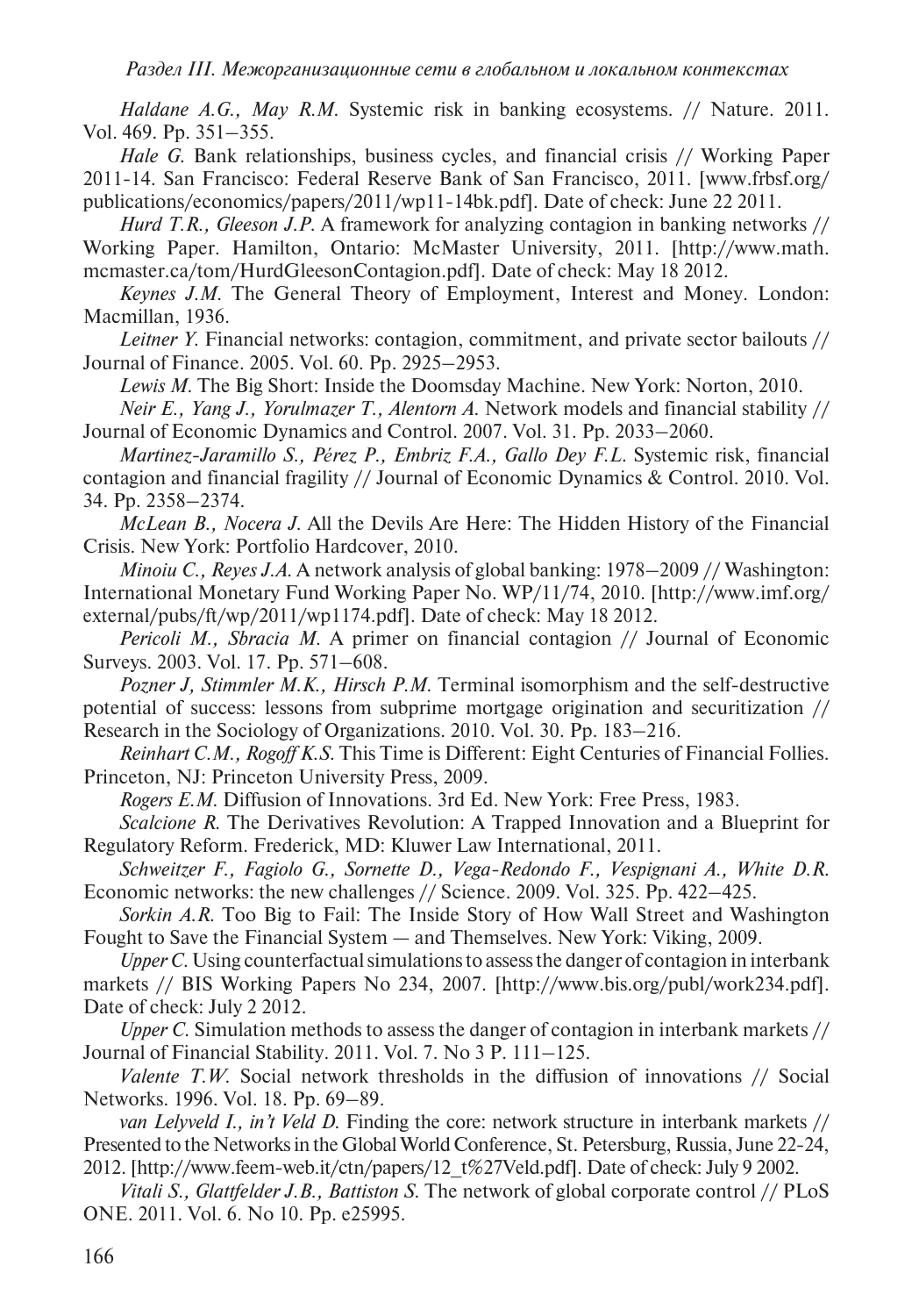

*Figure 1. House prices changes in five nations with 2000 = 1.000*

Source: OECD Economic Outlook No. 91, Statistics and Projections (database)



*Figure 2. Estimated Size of the Global Collateralized Debt Obligations Market, 1994–2006*

Source: Celent [http://www.celent.com/reports/collateralized-debt-obligations-market].